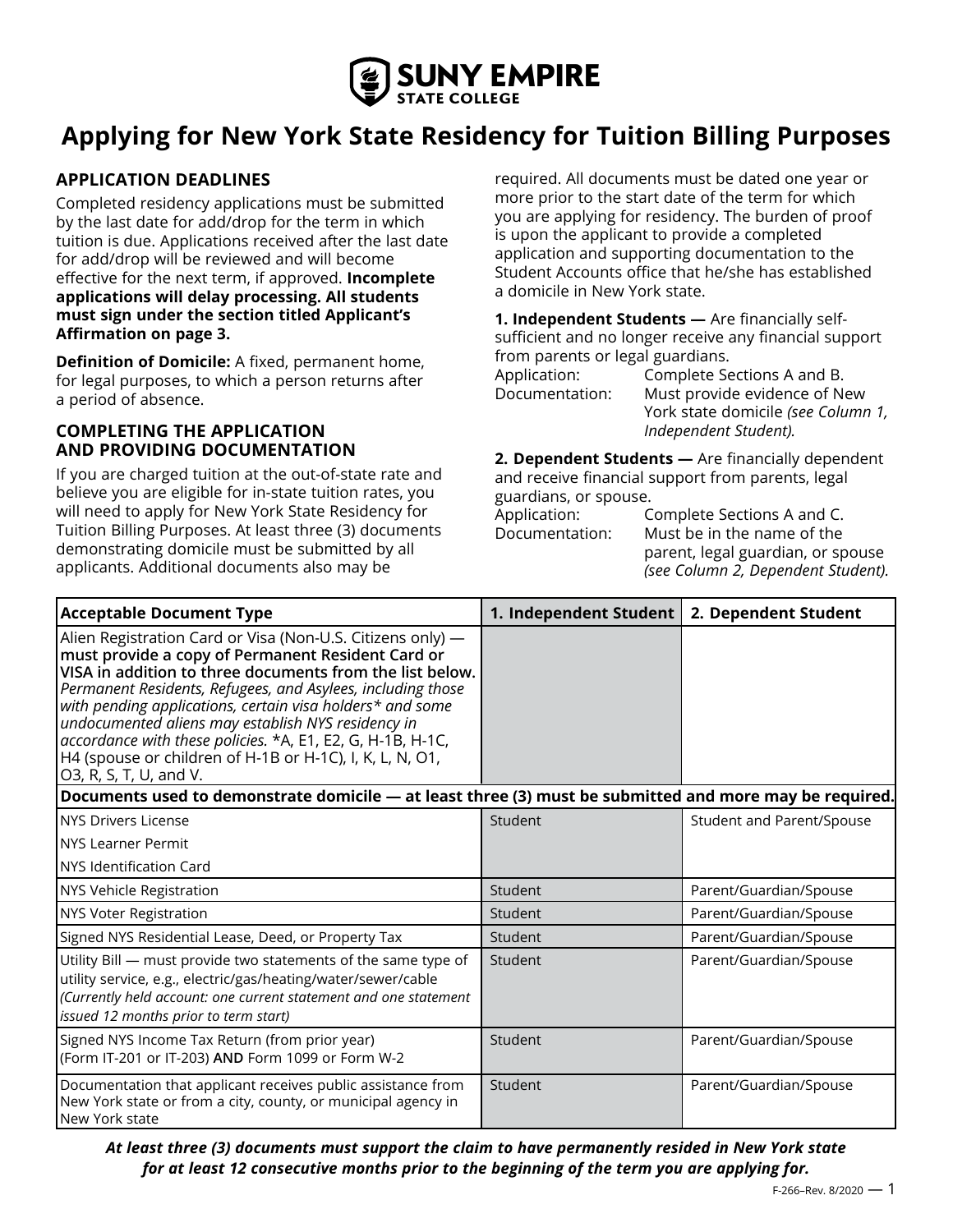

## **Applying for New York State Residency Status for Tuition Billing Purposes**

Student Accounts | 111 West Avenue | Saratoga Springs, NY 12866-6069 | 518-587-2100 | fax 518-580-4790 | www.esc.edu/StudentAccounts

*Completed residency applications must be submitted by the last date for add/drop for the term in which tuition is due. Applications received after the last date for add/drop for the term will be reviewed, and made effective, the next term.*

## **PLEASE PRINT INFORMATION CLEARLY — ANSWER ALL QUESTIONS\***

**Section A** (Must be completed by ALL applicants. See table on page 1, "Documents Used to Demonstrate Domicile." All applicants must submit at least three (3) documents demonstrating domicile; more may be required.

|                                        |                                             | Term/year for which you are applying for NYS residency                                                                                                          | Last                                                                                                          | First                                                 | MI                                           |  |  |
|----------------------------------------|---------------------------------------------|-----------------------------------------------------------------------------------------------------------------------------------------------------------------|---------------------------------------------------------------------------------------------------------------|-------------------------------------------------------|----------------------------------------------|--|--|
|                                        |                                             |                                                                                                                                                                 |                                                                                                               |                                                       |                                              |  |  |
| <b>Phone numbers</b>                   |                                             |                                                                                                                                                                 |                                                                                                               |                                                       |                                              |  |  |
|                                        |                                             |                                                                                                                                                                 |                                                                                                               |                                                       |                                              |  |  |
|                                        |                                             |                                                                                                                                                                 | Citizenship □ U.S. citizen                                                                                    | $\Box$ Temporary visa $\Box$ Political asylum/refugee | □ U.S. permanent resident                    |  |  |
|                                        |                                             |                                                                                                                                                                 | (must provide a copy of Permanent Resident Card or VISA)                                                      |                                                       |                                              |  |  |
|                                        |                                             |                                                                                                                                                                 | If other, please specify:<br>Visa type __________________________________ Issue date_________________________ |                                                       |                                              |  |  |
|                                        |                                             |                                                                                                                                                                 | Expiration date ___________                                                                                   |                                                       |                                              |  |  |
|                                        | Do you rent or own your home? O Rent O Own  |                                                                                                                                                                 | If permanent resident, alien registration number and date issued                                              |                                                       |                                              |  |  |
|                                        |                                             |                                                                                                                                                                 |                                                                                                               |                                                       |                                              |  |  |
|                                        | Local address (if different from permanent) |                                                                                                                                                                 | <b>Permanent address</b>                                                                                      |                                                       |                                              |  |  |
|                                        |                                             |                                                                                                                                                                 |                                                                                                               |                                                       |                                              |  |  |
|                                        |                                             |                                                                                                                                                                 |                                                                                                               |                                                       |                                              |  |  |
|                                        |                                             | Length of time at this address (from MM   YYYY to MM   YYYY) Length of time at this address (from MM   YYYY to MM   YYYY)                                       |                                                                                                               |                                                       |                                              |  |  |
|                                        |                                             | If less than three years at the above address, list addresses for last three years:                                                                             |                                                                                                               |                                                       |                                              |  |  |
| From<br>MM   YYYY                      | To<br>MM   YYYY                             | <b>Street Address</b>                                                                                                                                           |                                                                                                               | City                                                  | State, Zip                                   |  |  |
|                                        |                                             |                                                                                                                                                                 |                                                                                                               |                                                       |                                              |  |  |
| <b>Education</b><br>(GED) examination? |                                             | Did you attend and graduate from a New York state high school or an approved NYS program for General Equivalency Diploma                                        |                                                                                                               |                                                       | $\Box$ Yes $\Box$ No                         |  |  |
|                                        | Name of high school attended                | County                                                                                                                                                          | State                                                                                                         | Date of graduation_                                   | MM   YYYY                                    |  |  |
|                                        |                                             |                                                                                                                                                                 |                                                                                                               |                                                       |                                              |  |  |
|                                        |                                             | Did you attend this high school for two years or more?<br>Have you ever received a state award (TAP, Regents Scholarship, Empire State Fellowship, Challenger)? |                                                                                                               |                                                       | $\Box$ Yes $\Box$ No<br>$\Box$ Yes $\Box$ No |  |  |
| If yes, at what institution?           |                                             |                                                                                                                                                                 |                                                                                                               |                                                       |                                              |  |  |

#### **\* INCOMPLETE APPLICATIONS WILL DELAY PROCESSING.**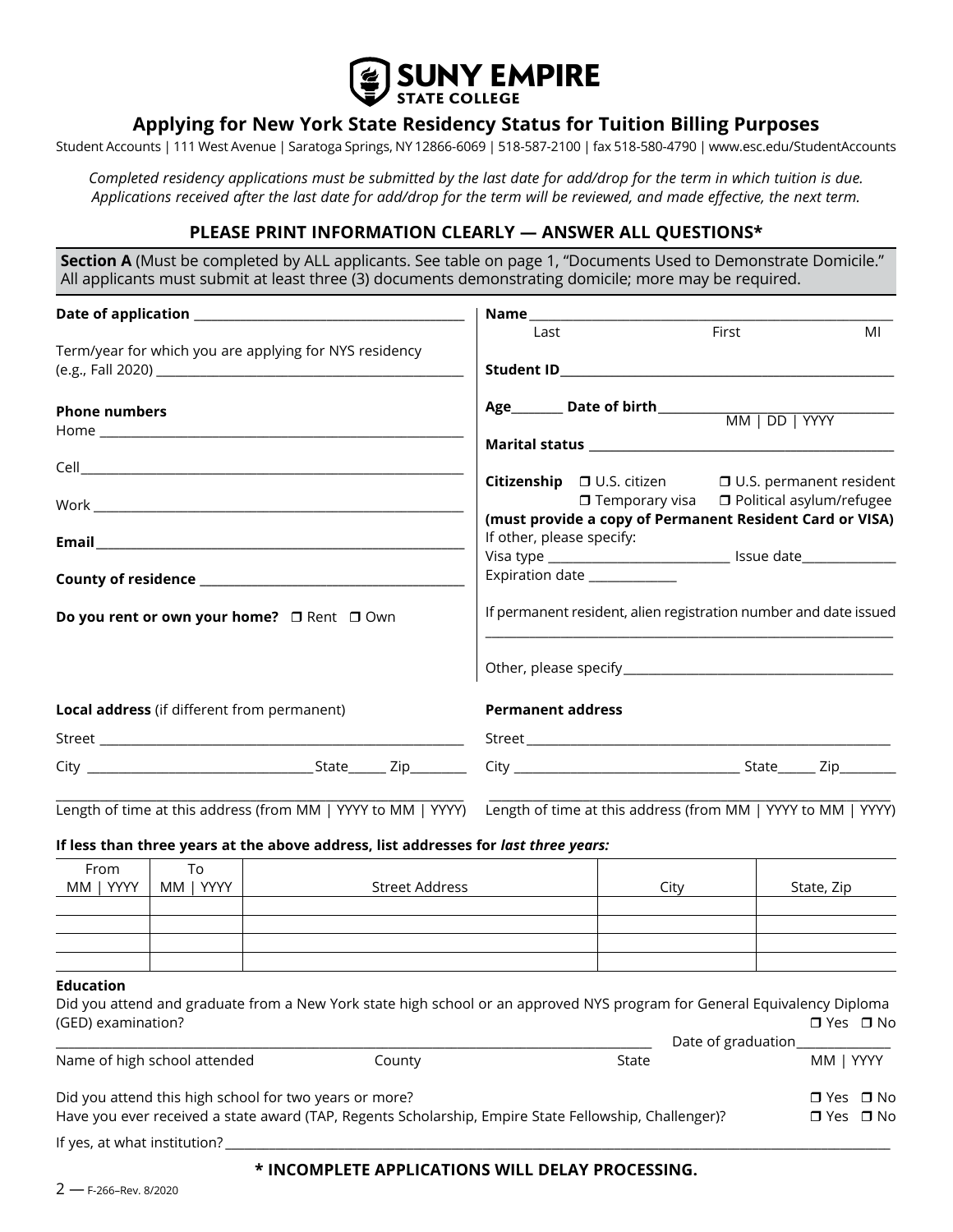

Student Accounts | 111 West Ave. | Saratoga Springs, NY 12866-6069 | 518-587-2100 | fax 518-580-4790 | www.esc.edu/StudentAccounts

| <b>Voter Registration Information</b>                                                                                                                                                                                                                                                                                |        |                                                           |            |                      |           |
|----------------------------------------------------------------------------------------------------------------------------------------------------------------------------------------------------------------------------------------------------------------------------------------------------------------------|--------|-----------------------------------------------------------|------------|----------------------|-----------|
| Are you a registered voter? □ Yes □ No                                                                                                                                                                                                                                                                               | lf ves |                                                           |            |                      |           |
|                                                                                                                                                                                                                                                                                                                      |        | State of registration                                     |            | Date of registration |           |
| <b>Driver License and Vehicle Information</b><br>Do you have driver's license, state issued identification card                                                                                                                                                                                                      |        |                                                           |            |                      |           |
| or learner's permit? □ Yes □ No                                                                                                                                                                                                                                                                                      |        |                                                           |            |                      |           |
|                                                                                                                                                                                                                                                                                                                      |        | State of license                                          | Issue date | Driver's license No. |           |
| Do you own a car? □ Yes □ No                                                                                                                                                                                                                                                                                         |        |                                                           |            |                      |           |
|                                                                                                                                                                                                                                                                                                                      |        | State of registration Registration date License plate No. |            |                      |           |
| <b>Tax Filing Information</b>                                                                                                                                                                                                                                                                                        |        |                                                           |            |                      |           |
| Section B (Must be completed by applicants who are not financially dependent on parents, legal guardians, or spouse.<br>See page 1, column 1 for a list of required supporting documentation. Skip Section B if you are financially dependent<br>upon a parent, legal guardian, or spouse and proceed to Section C.) |        |                                                           |            |                      |           |
| Did you or will you live in an apartment, house, or building owned or leased by your parents for more than<br>six weeks during last year?                                                                                                                                                                            |        |                                                           |            | $\Box$ Yes $\Box$ No |           |
| Did you or will you live in an apartment, house, or building owned or leased by your parents for more than<br>six weeks during this year?                                                                                                                                                                            |        |                                                           |            | $\Box$ Yes $\Box$ No |           |
| Were you or will you be claimed as a dependent on your parents' Federal or State Income Tax Return of last year? □ Yes □ No                                                                                                                                                                                          |        |                                                           |            |                      |           |
| Were you or will you be claimed as a dependent on your parents' Federal or State Income Tax Return of this year? □ Yes □ No                                                                                                                                                                                          |        |                                                           |            |                      |           |
| Are you a student who no longer receives parental support? If yes, when did you become independent?                                                                                                                                                                                                                  |        |                                                           |            | $\Box$ Yes $\Box$ No |           |
|                                                                                                                                                                                                                                                                                                                      |        |                                                           |            |                      | MM   YYYY |

#### **List below your sources of financial support/income for the past two (2) years:**

| <b>FROM</b> | TO . | Name and Address of Employer | Hours / Week |
|-------------|------|------------------------------|--------------|
|             |      |                              |              |
|             |      |                              |              |
|             |      |                              |              |
|             |      |                              |              |

\_\_\_\_\_\_\_\_\_\_\_\_\_\_\_\_\_\_\_\_\_\_\_\_\_\_\_\_\_\_\_\_\_\_\_\_\_\_\_\_\_\_\_\_\_\_\_\_\_\_\_\_\_\_\_\_\_\_\_\_\_\_\_\_\_\_\_\_\_\_\_\_\_\_\_\_\_\_\_\_\_\_\_\_\_\_\_\_\_\_\_\_\_\_\_\_\_\_\_\_\_\_\_\_\_\_\_\_\_\_\_\_\_\_\_\_\_\_\_\_\_\_\_\_\_\_\_\_\_\_\_\_\_

\_\_\_\_\_\_\_\_\_\_\_\_\_\_\_\_\_\_\_\_\_\_\_\_\_\_\_\_\_\_\_\_\_\_\_\_\_\_\_\_\_\_\_\_\_\_\_\_\_\_\_\_\_\_\_\_\_\_\_\_\_\_\_\_\_\_\_\_\_\_\_\_\_\_\_\_\_\_\_\_\_\_\_\_\_\_\_\_\_\_\_\_\_\_\_\_\_\_\_\_\_\_\_\_\_\_\_\_\_\_\_\_\_\_\_\_\_\_\_\_\_\_\_\_\_\_\_\_\_\_\_\_\_

*If not employed, please explain and attach proof of your financial resources.*

#### **Applicant's Affirmation (Must be completed by** *all* **students.)**

I, \_\_\_\_\_\_\_\_\_\_\_\_\_\_\_\_\_\_\_\_\_\_\_\_\_\_\_, the applicant herein, being duly sworn, do hereby affirm that I am a resident of New York state and that it is my intention to remain in New York state, and that all information provided on this form, and attachments thereto, is accurate, complete, and true to the best of my knowledge. I understand that providing false information knowingly will disqualify me from consideration for New York state residency status.

Signature of applicant and the control of the Date Date

#### **\* INCOMPLETE APPLICATIONS WILL DELAY PROCESSING.**

\_\_\_\_\_\_\_\_\_\_\_\_\_\_\_\_\_\_\_\_\_\_\_\_\_\_\_\_\_\_\_\_\_\_\_\_\_\_\_\_\_\_\_\_\_\_\_\_\_\_\_\_\_\_\_\_\_\_\_\_\_\_\_\_\_ \_\_\_\_\_\_\_\_\_\_\_\_\_\_\_\_\_\_\_\_\_\_\_\_\_\_\_\_\_\_\_\_\_\_\_\_\_\_\_\_\_\_\_\_\_\_\_\_\_\_\_\_\_\_\_\_\_\_\_\_\_\_\_\_